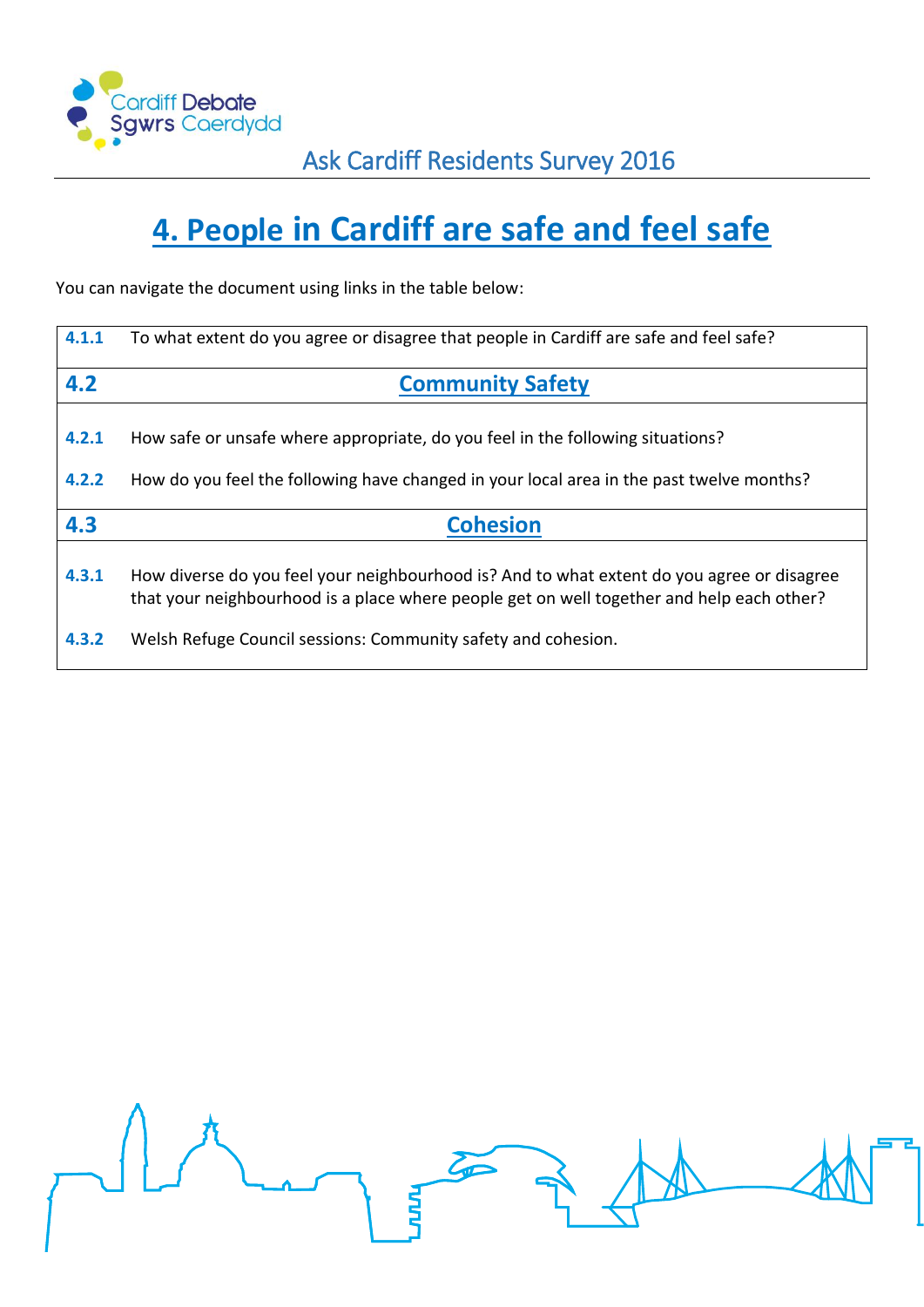

### <span id="page-1-0"></span>**4.1.1 To what extent do you agree or disagree that people in Cardiff are safe and feel safe?**

Almost three quarters (74.4%) of respondents agreed that people in Cardiff are safe and feel safe. Residents in Cardiff East and those identifying as disabled were amongst those least likely to agree with the statement (65.0% and 58.9% respectively).



*Base sizes shown in brackets.*

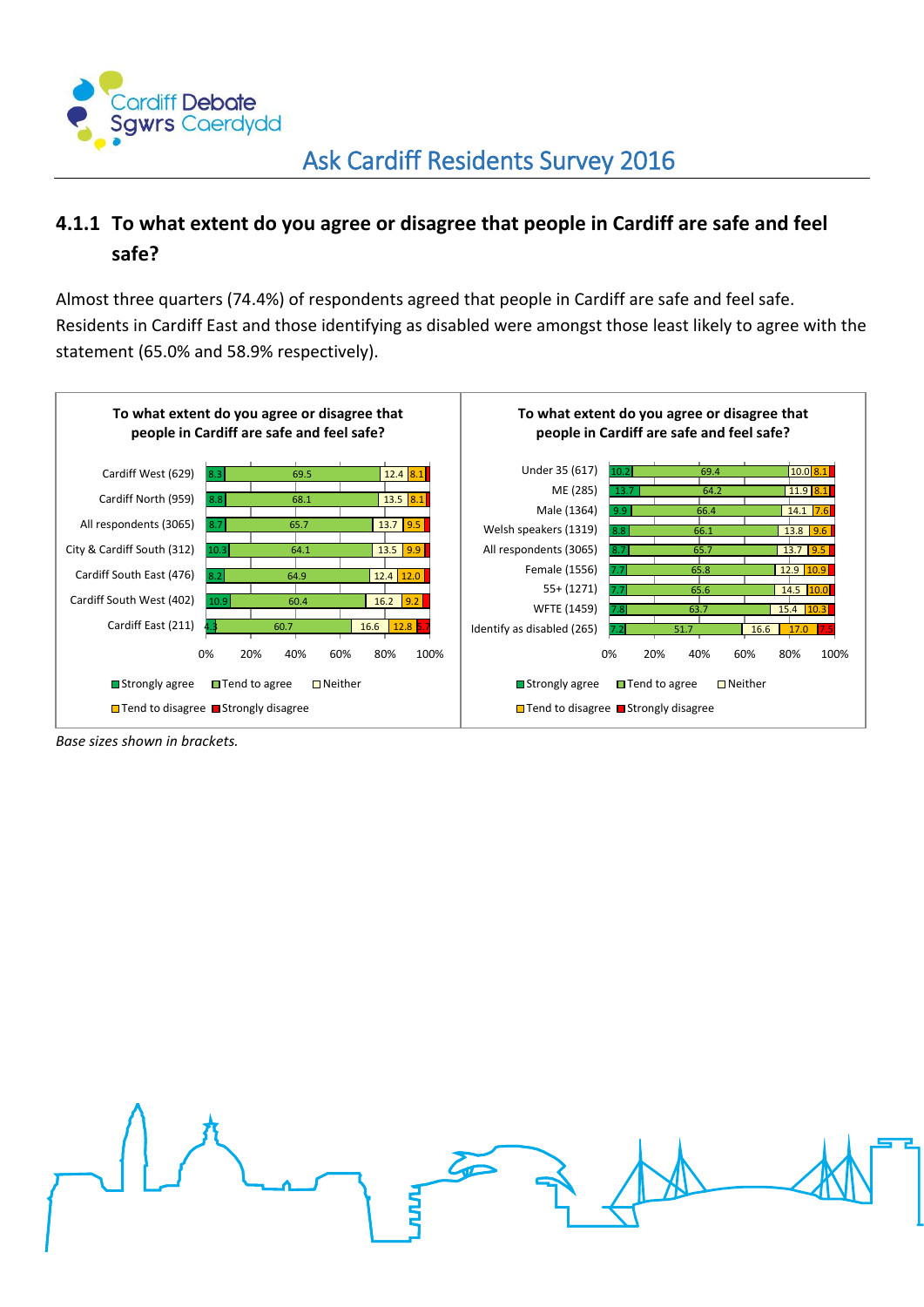

# <span id="page-2-0"></span>**4.2 Community Safety**

#### <span id="page-2-1"></span>**4.2.1 How safe or unsafe where appropriate, do you feel in the following situations?**

Four in five respondents (80.0%) reported feeling 'very safe' at home during daylight with an additional 18.8% feeling fairly safe. After dark however this figure fell to 56.9%. When walking in their own neighbourhood 73.2% reported feeling 'very safe' during daylight whilst just a quarter (24.3%) felt the same way after dark. One in ten respondents 10.1% reported feeling 'very unsafe' when walking in the city centre after dark.



*Base sizes in brackets.*

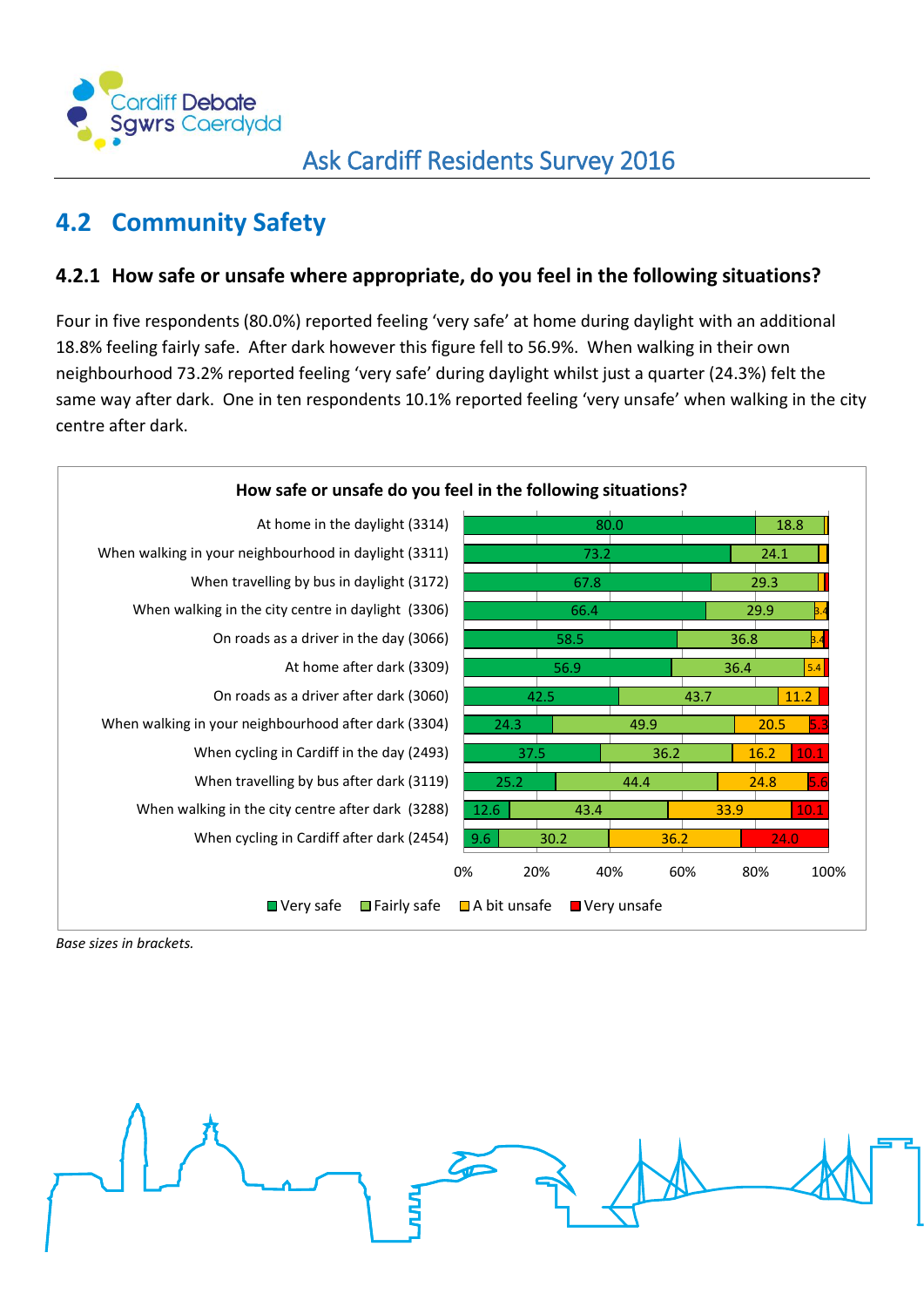

## Ask Cardiff Residents Survey 2016

The results were examined both by geography and demographic characteristics and indicate that people in Cardiff East feel less safe in a variety of scenarios.

- More than four in five (83.8%) respondents from Cardiff West reported feeling either 'very' or 'fairly safe' when walking in their neighbourhood after dark compared to just 55.5% of those responding from Cardiff East. Additionally more than a tenth (11.1%) of respondents in Cardiff East reported that they would feel 'very unsafe' in this circumstance.
- More than half (52.6%) of Cardiff East respondents reported feeling 'unsafe' when in the city centre after dark compared to just a third (34.0%) of respondents from City & Cardiff South.
- Only 53.5% of respondents in Cardiff East felt safe travelling by bus after dark compared to 73.1% of respondents from Cardiff South East.
- Nine tenths (89.8%) of respondents in Cardiff West reported feeling safe on the roads as a driver after dark compared to just 79.4% of respondents from Cardiff East.
- Little or no geographic difference was found when people were responding in relation to safety in their own home.

Those identifying as disabled also reported to feel less safe in most of the scenarios provided:

- Less than half of those identifying as disabled (44.9%) and females (49.0%) felt safe when walking in the city centre after dark compared to two thirds (64.9%) of males.
- A fifth (21.7%) of males reported feeling 'unsafe' when travelling by bus after dark. Amongst those identifying as disabled this figure doubles to 43.0%.
- Just a tenth (9.6%) of males felt unsafe on the roads as a driver after dark compared to more than a quarter (27.8%) of those respondents identifying as disabled.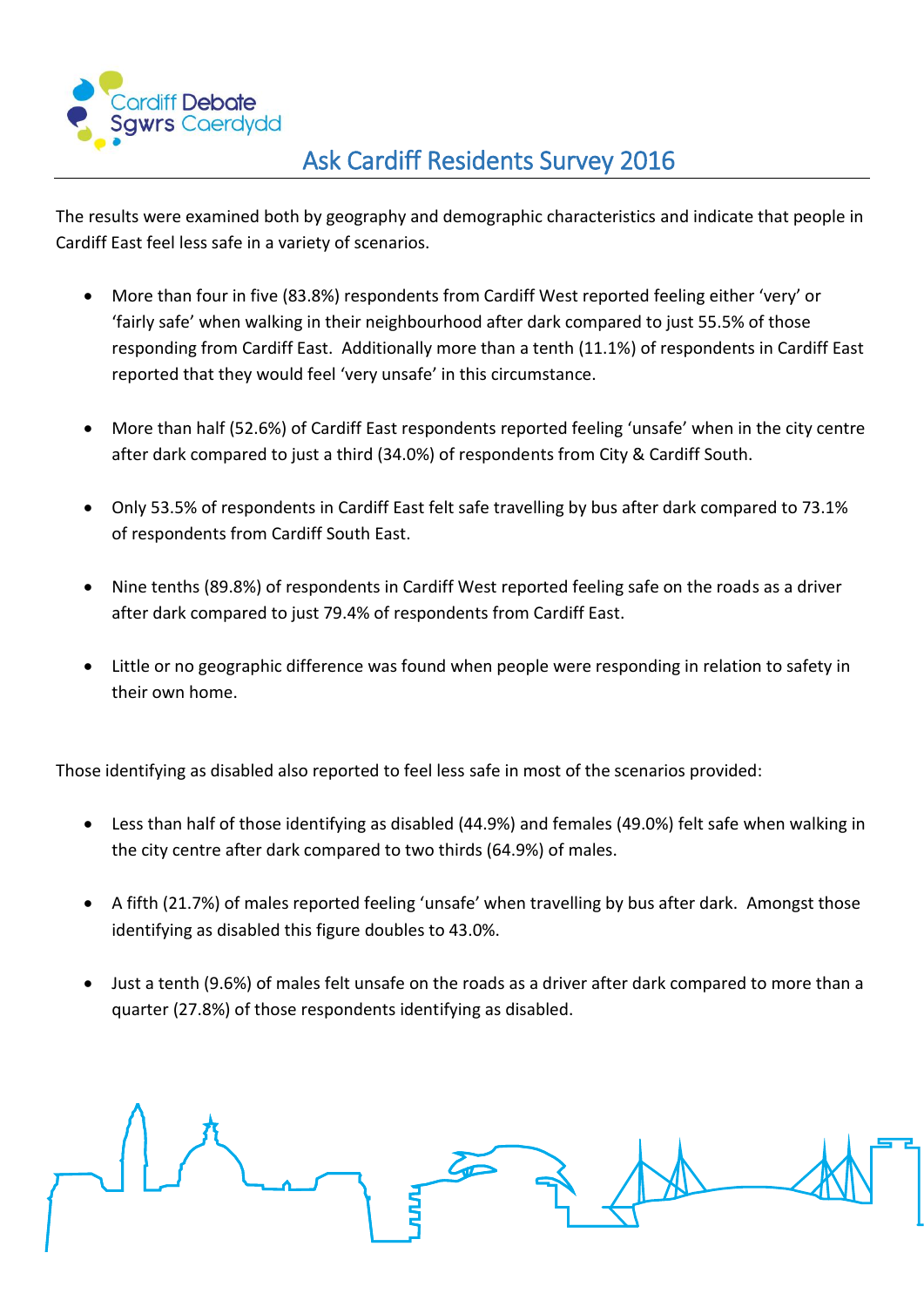

### <span id="page-4-0"></span>**4.2.2 How do you feel the following have changed in your local area in the past twelve months?**

A fifth (20.2%) of respondents in Cardiff South East felt that there has been a rise in crime within their neighbourhood in the past twelve months.

Only in Cardiff East did a higher proportion of respondents consider crime to have fallen than those who believed it to have risen (13.9% compared to 13.0%).

A quarter (24.2%) of respondents overall felt that there has been an increase of antisocial behaviour in their local area over the past twelve months. Within the area of City & Cardiff South the proportion of respondents reporting and increase in this type of behaviour rose to 31.3%.



*Base sizes shown in brackets.*

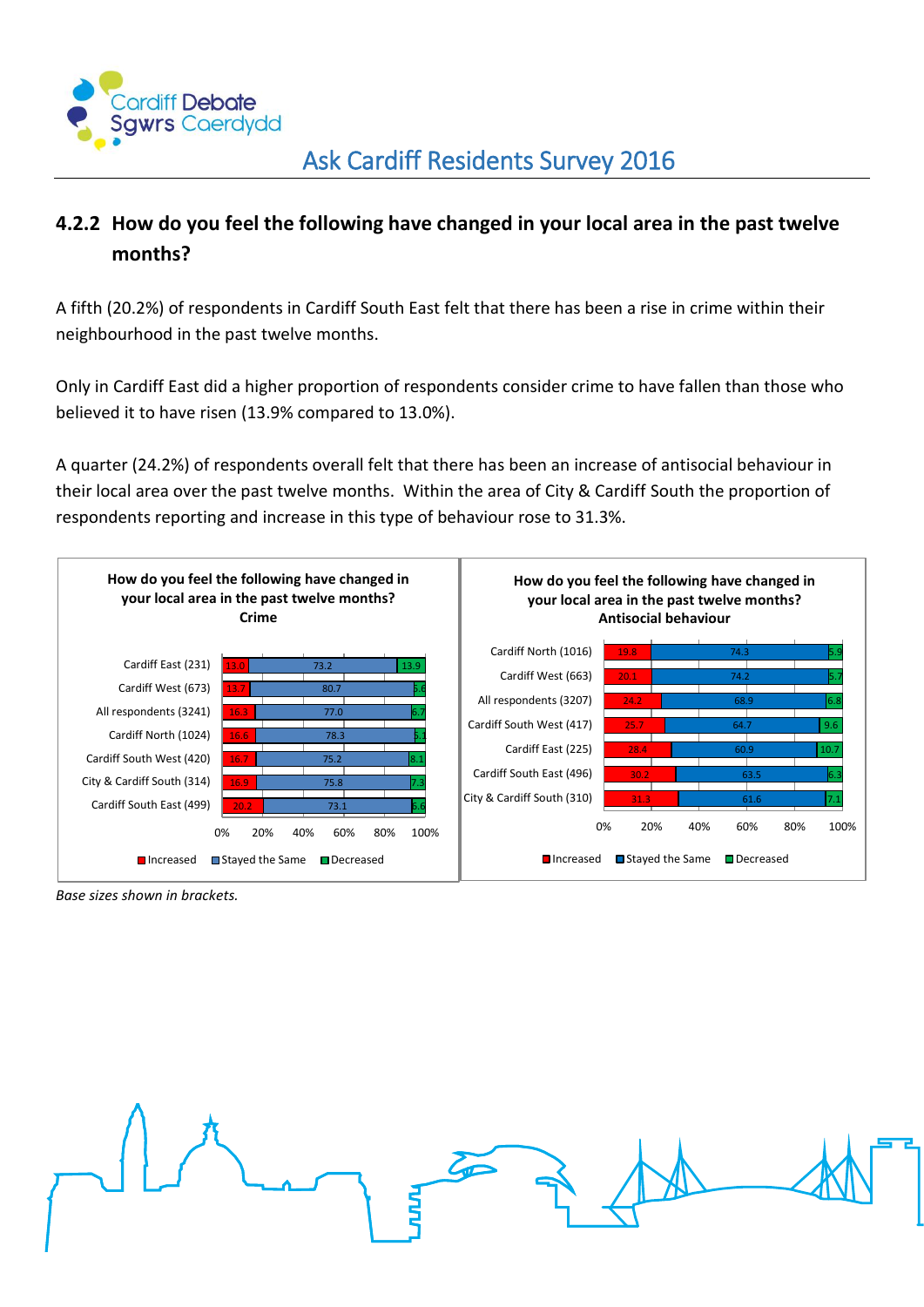

## <span id="page-5-0"></span>**4.3 Cohesion**

### <span id="page-5-1"></span>**4.3.1 How diverse do you feel your neighbourhood is? And to what extent do you agree or disagree that your neighbourhood is a place where people get on well together and help each other?**

A fifth (20.3%) of respondents reported their local areas to be 'very diverse'. Amongst residents in City & Cardiff South this proportion rose to 58.0%. Residents in the West of the city were less likely to describe their neighbourhood as 'diverse' with 49.6% defining it as either 'not very diverse' or 'not diverse at all'.

Seven tenths (71.8%) of respondents in Cardiff West were in agreement that their neighbourhood is a place where people get on well and help each other. Least likely to agree with this statement was respondents from Cardiff East, less than half of whom (48.5%) felt that their neighbourhood is a place where people get on well together and help each other.



*Base sizes shown in brackets.*